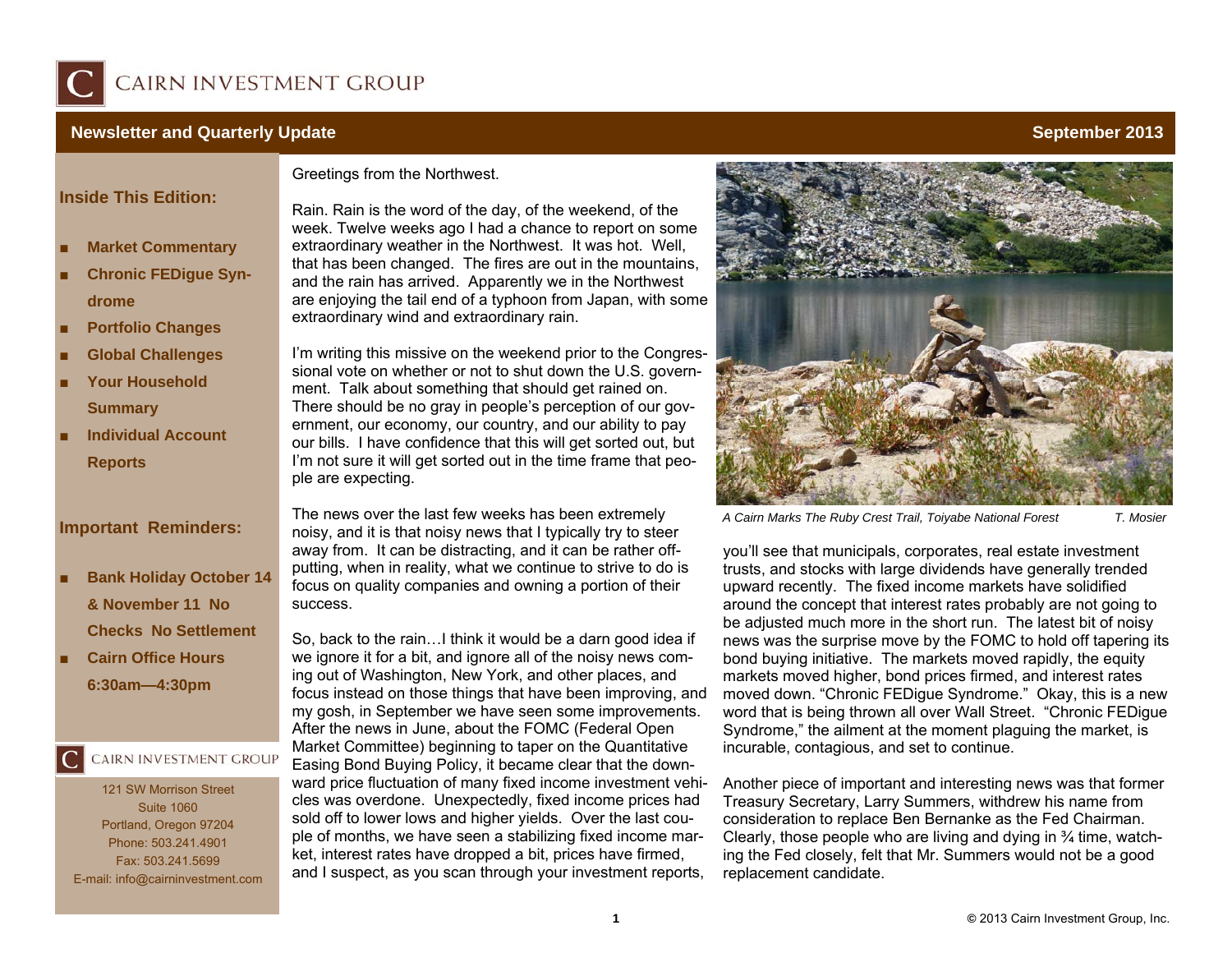

## CAIRN INVESTMENT GROUP

Often I leave specific company changes in our portfolios until the end of the report. Today I'll jump right in because some of these topics have been rather exciting. Folks who own Intel and Weyerhaeuser will see dramatic changes in their month-to-date performance. In particular, Intel really seems to have piqued investor interest as it has begun what is expected to be a continuing stream of new product introductions. Tractor Supply shareholders, don't be surprised when you see a lower per share price in your report. The stock has split two-for-one, so you have double the number of shares at half the price, and that price is at all time highs. Congratulations!

For many, we added a new company to their list, a company called Tenneco, an industrial manufacturer, having engineering centers and operations around the globe. Their products match up with the needs of transport vehicle industries worldwide. Many of us own automobiles that ride on Tenneco suspension products, or have exhaust systems that are manufactured by Tenneco. Monroe Shock Absorbers and Dynomax Performance Exhaust Systems are just two of a long list of popular products. Tenneco's businesses aren't just passenger cars and light trucks. They also serve heavy industry: locomotive, agriculture, and marine applications, and the growth in these areas is substantial. We are enjoying being shareholders of Tenneco.

For many folks in the Northwest, and many of our investors who enjoy getting outdoors and sporting about, we now own a portion of Dick's Sporting Goods. It was founded in 1948 when a young guy, Dick Stack, left an army surplus store and struck out on his own. His son, Ed Stack, is now the CEO; Ed and his siblings bought the store from their father, and are responsible for the growth of the chain to over 500 stores. Dick's Sporting Goods management plans to raise total sales to 10 billion in fiscal year 2018, from nearly 6 billion last year, and to increase their operating margins. This is all good news. Dick's is a Northwest name that we can enjoy owning. I've been particularly impressed with the concept of the small shops within a larger shop. You can find the soccer area, or the golf area, or the running area very quickly, and they have nationally known brands. Go ahead and stop into a Dick's Sporting Goods, and try it on for size.

Another group of you have a new position in an old name, Unilever. Yes, you'd be correct in recognizing that it's a British company. But, my gosh, so many of us have enjoyed their products. Maybe it's Dove soap, Ben & Jerry's ice cream, Knorr soups, Bertolli olive oil, or Vaseline; the list goes on. This is a company of consumer non-durable goods that has been on a growth path. They also back that up with a substantial dividend. Please enjoy Unilever, and smile the next time you have a Lipton Tea.



One of the real estate investment preferreds that many hold, Public Storage, Inc., has experienced a lot of volatility over the last few weeks. Public Storage is the industry leader in a competitive business, and in our view, will likely reward shareholders going forward. Public Storage, in particular, benefits from an economy of large scale, and solid brand recognition.

A couple of the companies that we've added recently in the three dimensional manufacturing business are causing quite a stir. What is three dimensional manufacturing? It's a little difficult to explain, but if you imagine a layer of ink on a piece of paper coming through a copy machine, and then another layer built on top of it, and another layer, to a point when it begins to have thickness, you would be experiencing three dimensional additive manufacturing. Three dimensional additive manufacturing is a game changer for a lot of manufacturing development companies. One of our three dimensional manufacturing companies is 3D Systems. They, like other companies that we've been successful with in the past, have really focused on their ability to acquire small innovative businesses that add to their overall business base.

The rapid fire news that is not directly economically related, but certainly has connections to how the entire globe will go forward, has been remarkable lately. Struggles in Syria have been almost forgotten about as we now focus